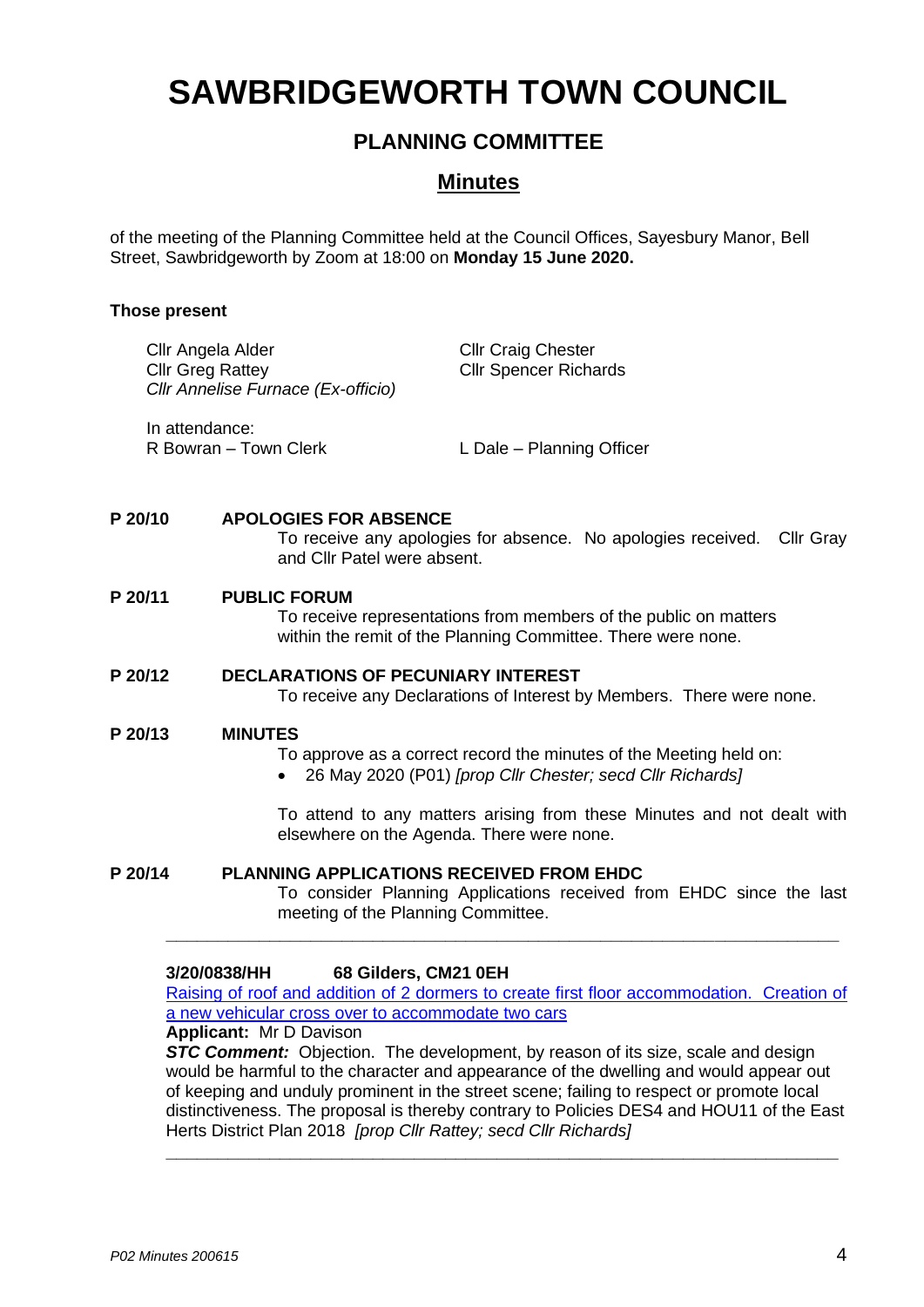## **3/20/0855/HH 1 Forebury Avenue, CM21 9BG**

[Single storey side and rear extension](https://publicaccess.eastherts.gov.uk/online-applications/applicationDetails.do?activeTab=documents&keyVal=Q9TB47GLGN300) **Applicant:** Mrs Ramsay *STC Comment:* No objection *[prop Cllr Rattey; secd Cllr Chester]*

## **3/20/0879/HH Inglis, Spellbrook Lane West, Spellbrook**

[Proposed front elevation ground floor extension allocating an extended hipped roof, porch](https://publicaccess.eastherts.gov.uk/online-applications/applicationDetails.do?activeTab=documents&keyVal=Q9YVM9GLGP000)  [and new car port. Demolition of existing double garage and new driveway access and](https://publicaccess.eastherts.gov.uk/online-applications/applicationDetails.do?activeTab=documents&keyVal=Q9YVM9GLGP000)  **[layout](https://publicaccess.eastherts.gov.uk/online-applications/applicationDetails.do?activeTab=documents&keyVal=Q9YVM9GLGP000) Applicant:** Mr B Edwards

**\_\_\_\_\_\_\_\_\_\_\_\_\_\_\_\_\_\_\_\_\_\_\_\_\_\_\_\_\_\_\_\_\_\_\_\_\_\_\_\_\_\_\_\_\_\_\_\_\_\_\_\_\_\_\_\_\_\_\_\_\_\_\_\_\_**

**\_\_\_\_\_\_\_\_\_\_\_\_\_\_\_\_\_\_\_\_\_\_\_\_\_\_\_\_\_\_\_\_\_\_\_\_\_\_\_\_\_\_\_\_\_\_\_\_\_\_\_\_\_\_\_\_\_\_\_\_\_\_\_\_\_**

**\_\_\_\_\_\_\_\_\_\_\_\_\_\_\_\_\_\_\_\_\_\_\_\_\_\_\_\_\_\_\_\_\_\_\_\_\_\_\_\_\_\_\_\_\_\_\_\_\_\_\_\_\_\_\_\_\_\_\_\_\_\_\_\_\_**

*STC Comment:* No objection *[prop Cllr Richards; secd Cllr Chester]*

# **3/20/0949/HH Apple Tree House, The Drive, CM21 9EP**

[Extension to outbuilding](https://publicaccess.eastherts.gov.uk/online-applications/applicationDetails.do?activeTab=documents&keyVal=QAMBIGGLGV600) **Applicant:** Mr J Franklin *STC Comment:* No objection *[prop Cllr Furnace; secd Cllr Richards]* **\_\_\_\_\_\_\_\_\_\_\_\_\_\_\_\_\_\_\_\_\_\_\_\_\_\_\_\_\_\_\_\_\_\_\_\_\_\_\_\_\_\_\_\_\_\_\_\_\_\_\_\_\_\_\_\_\_\_\_\_\_\_\_\_\_**

## **3/20/1012/PNHH 7 The Mews, Bullfields, CM21**

[Single storey rear extension: Depth 3.5 metres, Maximum height 3.3 metres, Eaves height](https://publicaccess.eastherts.gov.uk/online-applications/applicationDetails.do?activeTab=documents&keyVal=QB8S9AGL00X00)  [2.2 metres](https://publicaccess.eastherts.gov.uk/online-applications/applicationDetails.do?activeTab=documents&keyVal=QB8S9AGL00X00) **Applicant:** Mrs D Eaton

**\_\_\_\_\_\_\_\_\_\_\_\_\_\_\_\_\_\_\_\_\_\_\_\_\_\_\_\_\_\_\_\_\_\_\_\_\_\_\_\_\_\_\_\_\_\_\_\_\_\_\_\_\_\_\_\_\_\_\_\_\_\_\_\_\_**

*STC Comment:* PNHH – Information only. No objection.

#### **3/20/1056/HH Parkside, 7 Beech Drive, CM21 0AA**

[Two-storey rear extension, single storey side extension](https://publicaccess.eastherts.gov.uk/online-applications/applicationDetails.do?activeTab=documents&keyVal=QBHSUQGLH3B00) **Applicant:** Mr Neil Cook *STC Comment:* No objection *[prop Cllr Rattey; secd Cllr Richards]* **\_\_\_\_\_\_\_\_\_\_\_\_\_\_\_\_\_\_\_\_\_\_\_\_\_\_\_\_\_\_\_\_\_\_\_\_\_\_\_\_\_\_\_\_\_\_\_\_\_\_\_\_\_\_\_\_\_\_\_\_\_\_\_\_\_**

# **P 20/15 LATE PLANNING APPLICATIONS**

To deal with Planning Applications received from EHDC following the Publication of this Agenda and received before 12 June 2020

**\_\_\_\_\_\_\_\_\_\_\_\_\_\_\_\_\_\_\_\_\_\_\_\_\_\_\_\_\_\_\_\_\_\_\_\_\_\_\_\_\_\_\_\_\_\_\_\_\_\_\_\_\_\_\_\_\_\_\_\_\_\_\_\_\_**

#### **3/20/1065/HH 10 Falconers Park, CM21 0AU** Single storey rear extension

**Applicant:** Mr M Ashton *STC Comment:* No objection *[prop Cllr Rattey; secd Cllr Richards]* **\_\_\_\_\_\_\_\_\_\_\_\_\_\_\_\_\_\_\_\_\_\_\_\_\_\_\_\_\_\_\_\_\_\_\_\_\_\_\_\_\_\_\_\_\_\_\_\_\_\_\_\_\_\_\_\_\_\_\_\_\_\_\_\_\_**